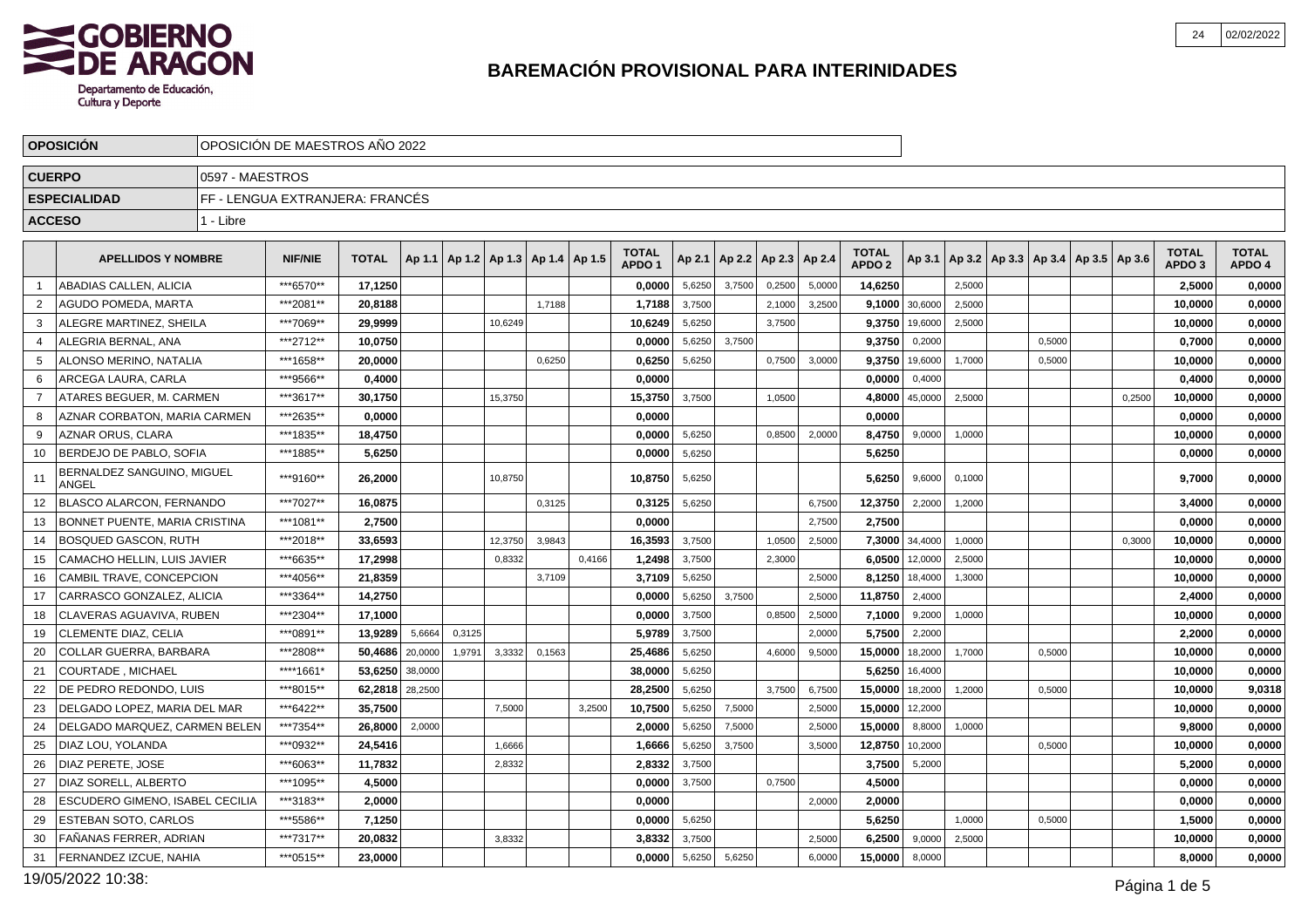

|               | <b>OPOSICION</b>                     |                 | OPOSICION DE MAESTROS ANO 2022  |              |         |        |                                            |        |        |                   |        |        |                                   |        |                   |         |                                                     |        |        |        |                   |              |
|---------------|--------------------------------------|-----------------|---------------------------------|--------------|---------|--------|--------------------------------------------|--------|--------|-------------------|--------|--------|-----------------------------------|--------|-------------------|---------|-----------------------------------------------------|--------|--------|--------|-------------------|--------------|
| <b>CUERPO</b> |                                      | 0597 - MAESTROS |                                 |              |         |        |                                            |        |        |                   |        |        |                                   |        |                   |         |                                                     |        |        |        |                   |              |
|               | <b>ESPECIALIDAD</b>                  |                 | FF - LENGUA EXTRANJERA: FRANCÉS |              |         |        |                                            |        |        |                   |        |        |                                   |        |                   |         |                                                     |        |        |        |                   |              |
| <b>ACCESO</b> |                                      | 1 - Libre       |                                 |              |         |        |                                            |        |        |                   |        |        |                                   |        |                   |         |                                                     |        |        |        |                   |              |
|               |                                      |                 |                                 |              |         |        |                                            |        |        | <b>TOTAL</b>      |        |        |                                   |        | <b>TOTAL</b>      |         |                                                     |        |        |        | <b>TOTAL</b>      | <b>TOTAL</b> |
|               | <b>APELLIDOS Y NOMBRE</b>            |                 | <b>NIF/NIE</b>                  | <b>TOTAL</b> |         |        | Ap 1.1   Ap 1.2   Ap 1.3   Ap 1.4   Ap 1.5 |        |        | APDO <sub>1</sub> |        |        | Ap 2.1   Ap 2.2   Ap 2.3   Ap 2.4 |        | APDO <sub>2</sub> |         | Ap 3.1   Ap 3.2   Ap 3.3   Ap 3.4   Ap 3.5   Ap 3.6 |        |        |        | APDO <sub>3</sub> | APDO 4       |
| 32            | <b>GARCIA CASTRO, ANDRES</b>         |                 | ***5632**                       | 10,4750      |         |        |                                            | 1,2500 |        | 1,2500            | 5,6250 |        |                                   | 3,0000 | 8,6250            | 0,6000  |                                                     |        |        |        | 0,6000            | 0,0000       |
| 33            | <b>GARCIA FIALDES, ELENA</b>         |                 | ***1457**                       | 12,2832      | 0,3332  |        |                                            |        |        | 0,3332            | 3,7500 |        | 3,0000                            |        | 6,7500            | 5,2000  |                                                     |        |        |        | 5,2000            | 0,0000       |
| 34            | GARRIDO BECANA, FERNANDO             |                 | ***1862**                       | 21,0832      |         |        | 4,3332                                     |        |        | 4,3332            | 3,7500 |        |                                   | 3,0000 | 6,7500            | 8,6000  | 2,5000                                              |        |        |        | 10,0000           | 0,0000       |
| 35            | <b>GIMENEZ CIRIA, MARINA</b>         |                 | ***4286**                       | 23,7500      |         |        |                                            |        |        | 0,0000            | 3,7500 | 3,7500 | 3,7500                            | 2,5000 | 13,7500           | 12,0000 | 2,5000                                              |        |        |        | 10,0000           | 0,0000       |
| 36            | GONZALEZ GONZALEZ, MARIA             |                 | ***5771**                       | 10,0250      |         |        |                                            |        |        | 0,0000            | 5,6250 |        |                                   |        | 5,6250            | 4,4000  |                                                     |        |        |        | 4,4000            | 0,0000       |
| 37            | GONZALVO BRIZ, MARIA                 |                 | ***0251**                       | 25,1666      |         |        | 0,1666                                     |        |        | 0,1666            | 5,6250 | 5,6250 |                                   | 5,0000 | 15,0000           | 10,0000 | 0,5000                                              |        |        |        | 10,0000           | 0,0000       |
| 38            | <b>GRACIA GALINDO, LUCIA</b>         |                 | ***5760**                       | 12.6500      |         |        |                                            |        |        | 0.0000            | 3,7500 |        | 1,4000                            |        | 5,1500            | 6,0000  | 1,5000                                              |        |        |        | 7,5000            | 0,0000       |
| 39            | LAFUENTE GREGORIO, SALVADOR          |                 | ***9303**                       | 30,2083      |         |        | 14,6250                                    |        | 0,5833 | 15,2083           | 3,7500 |        | 1,2500                            |        | 5,0000            | 14,6000 | 0,5000                                              | 0,5000 |        |        | 10,0000           | 0,0000       |
| 40            | LAMARCA GARCIA, SARA                 |                 | ***4198**                       | 20,0750      |         |        |                                            |        |        | 0,0000            | 5,6250 | 3,7500 |                                   | 2.0000 | 11,3750           | 8,2000  |                                                     | 0,5000 |        |        | 8,7000            | 0,0000       |
| 41            | LARIO CAMPOS, ESTEBAN                |                 | ***9944**                       | 9,0000       |         |        |                                            |        |        | 0,0000            | 3,7500 | 3,7500 | 1,5000                            |        | 9,0000            |         |                                                     |        |        |        | 0,0000            | 0,0000       |
| 42            | LARRIBA HERRANZ, IRENE               |                 | ***4987**                       | 19,3832      |         | 1,2500 | 0,8332                                     |        |        | 2,0832            | 5,6250 | 5,6250 | 1,9500                            | 8,5000 | 15,0000           | 0,2000  | 2,1000                                              |        |        |        | 2,3000            | 0,0000       |
| 43            | LAZARO IZQUIERDO. ARA MARIA          |                 | ***5189**                       | 23.7500      |         |        |                                            |        |        | 0.0000            | 3,7500 | 3,7500 | 3,7500                            | 2,5000 | 13,7500           | 12,0000 | 0,1000                                              |        |        |        | 10.0000           | 0,0000       |
| 44            | LECHON MERCIER, LUCIA                |                 | ***9541**                       | 63,4165      | 32,2499 |        | 6,1666                                     |        |        | 38,4165           | 3,7500 |        | 9,0000                            | 3,7500 | 15,0000           | 42,2000 | 2,3000                                              |        | 1,3750 |        | 10,0000           | 0,0000       |
| 45            | LORENTE TOMAS. BEGOÑA                |                 | ***3881**                       | 18,6666      |         |        | 8,6666                                     |        |        | 8.6666            |        |        |                                   |        | 0,0000            | 44,4000 | 1,5000                                              |        |        |        | 10,0000           | 0,0000       |
| 46            | LOSTE PEDREIRA, IVAN                 |                 | ***4778**                       | 15,5750      |         |        |                                            |        |        | 0,0000            | 5,6250 |        | 3,7500                            | 3,0000 | 12,3750           | 2,6000  | 0,6000                                              |        |        |        | 3,2000            | 0,0000       |
| 47            | MADRUGA ARGUEDAS, MARIA DEL<br>PILAR |                 | ***9611**                       | 6.9000       |         |        |                                            |        |        | 0.0000            |        |        |                                   | 2,0000 | 2,0000            | 2,4000  | 2,5000                                              |        |        |        | 4,9000            | 0,0000       |
| 48            | MARCHETTI CONCHA, CLAUDIA            |                 | ***7108**                       | 13.2863      |         |        |                                            |        |        | 0.0000            | 3,7500 |        |                                   |        | 3,7500            | 8,2000  | 0,4000                                              | 0,5000 |        |        | 9,1000            | 0,4363       |
| 49            | MARTIN PARDILLOS, MARIA DEL MAR      |                 | ***4748**                       | 17,5250      |         |        |                                            |        |        | 0,0000            | 5,6250 |        |                                   | 2,5000 | 8,1250            | 9,4000  |                                                     |        |        |        | 9,4000            | 0,0000       |
| 50            | MARTINEZ NIVELA, JUAN                |                 | ***3231**                       | 10,6041      |         |        |                                            | 1.3541 |        | 1,3541            | 3,7500 |        |                                   | 3,0000 | 6,7500            |         | 2,5000                                              |        |        |        | 2,5000            | 0,0000       |
| 51            | MARTINEZ RODRIGUEZ, MARIO            |                 | ***2463**                       | 0.0000       |         |        |                                            |        |        | 0.0000            |        |        |                                   |        | 0.0000            |         |                                                     |        |        |        | 0,0000            | 0,0000       |
| 52            | <b>MARTINEZ ROLDAN, GLORIA</b>       |                 | ***3873**                       | 24,5914      | 2,6664  |        |                                            |        |        | 2,6664            | 5,6250 | 7,5000 |                                   |        | 13,1250           | 6,4000  | 1,9000                                              | 0,5000 |        |        | 8,8000            | 0,0000       |
| 53            | MARTINEZ RUIZ, MARIA DEL PILAR       |                 | ***5302**                       | 19.4916      |         | 1.2500 | 0,1666                                     |        |        | 1,4166            | 5,6250 | 3.7500 |                                   | 3.0000 | 12,3750           | 5,2000  |                                                     | 0,5000 |        |        | 5,7000            | 0,0000       |
| 54            | MEDINA IZQUIERDO, CLARA              |                 | ***6833**                       | 28,5376      | 18,6664 |        |                                            |        |        | 18,6664           | 3,7500 |        |                                   |        | 3,7500            | 4,2000  |                                                     |        |        | 0,2250 | 4,4250            | 1,6962       |
| 55            | MIGUEL MALUENDA, ANDRES              |                 | ***2000**                       | 11,9500      |         |        |                                            |        |        | 0,0000            | 3,7500 |        |                                   |        | 3,7500            | 8,2000  |                                                     |        |        |        | 8,2000            | 0,0000       |
| 56            | <b>MILLAN GUIU, SARA</b>             |                 | ***9363**                       | 30,0000      |         |        | 5.0000                                     |        |        | 5.0000            | 5,6250 | 3,7500 | 3,7500                            | 5,0000 | 15,0000           | 10.6000 | 2,2000                                              |        |        |        | 10.0000           | 0,0000       |
| 57            | MOLINA LALUEZA, JULIA                |                 | ***0763**                       | 4,9500       |         |        |                                            |        |        | 0,0000            | 3,7500 |        |                                   |        | 3,7500            |         | 1,2000                                              |        |        |        | 1,2000            | 0,0000       |
| 58            | <b>MONTANER LAHILLA, LOURDES</b>     |                 | ***0793**                       | 27.8750      |         |        | 10,3750                                    |        |        | 10,3750           | 3,7500 |        |                                   | 3,7500 | 7,5000            | 21,8000 | 2,5000                                              |        |        |        | 10,0000           | 0,0000       |
| 59            | MONTES ARMAÑAC, FERNANDO             |                 | ***6112**                       | 33,1248      | 27,2498 |        |                                            |        |        | 27,2498           |        |        |                                   |        | 0,0000            | 1,8000  | 2,0000                                              |        |        |        | 3,8000            | 2,0750       |
| 60            | MORA AZON, PAULA                     |                 | ***5917**                       | 14,6250      |         |        |                                            |        |        | 0,0000            | 5,6250 |        |                                   |        | 5,6250            | 8,0000  | 1,0000                                              |        |        |        | 9,0000            | 0,0000       |
| 61            | <b>MORA SEGURA, REBECA</b>           |                 | ***0515**                       | 15,0375      |         | 0.3125 |                                            |        |        | 0,3125            | 5,6250 |        |                                   | 2.0000 | 7,6250            | 5,4000  | 1,2000                                              | 0.5000 |        |        | 7,1000            | 0,0000       |
| 62            | MULLOR SARSA, LUISA MARIA            |                 | ***7739**                       | 10,0000      |         |        |                                            |        |        | 0,0000            |        |        |                                   |        | 0,0000            | 10,4000 |                                                     |        |        |        | 10,0000           | 0,0000       |

19/05/2022 10:38: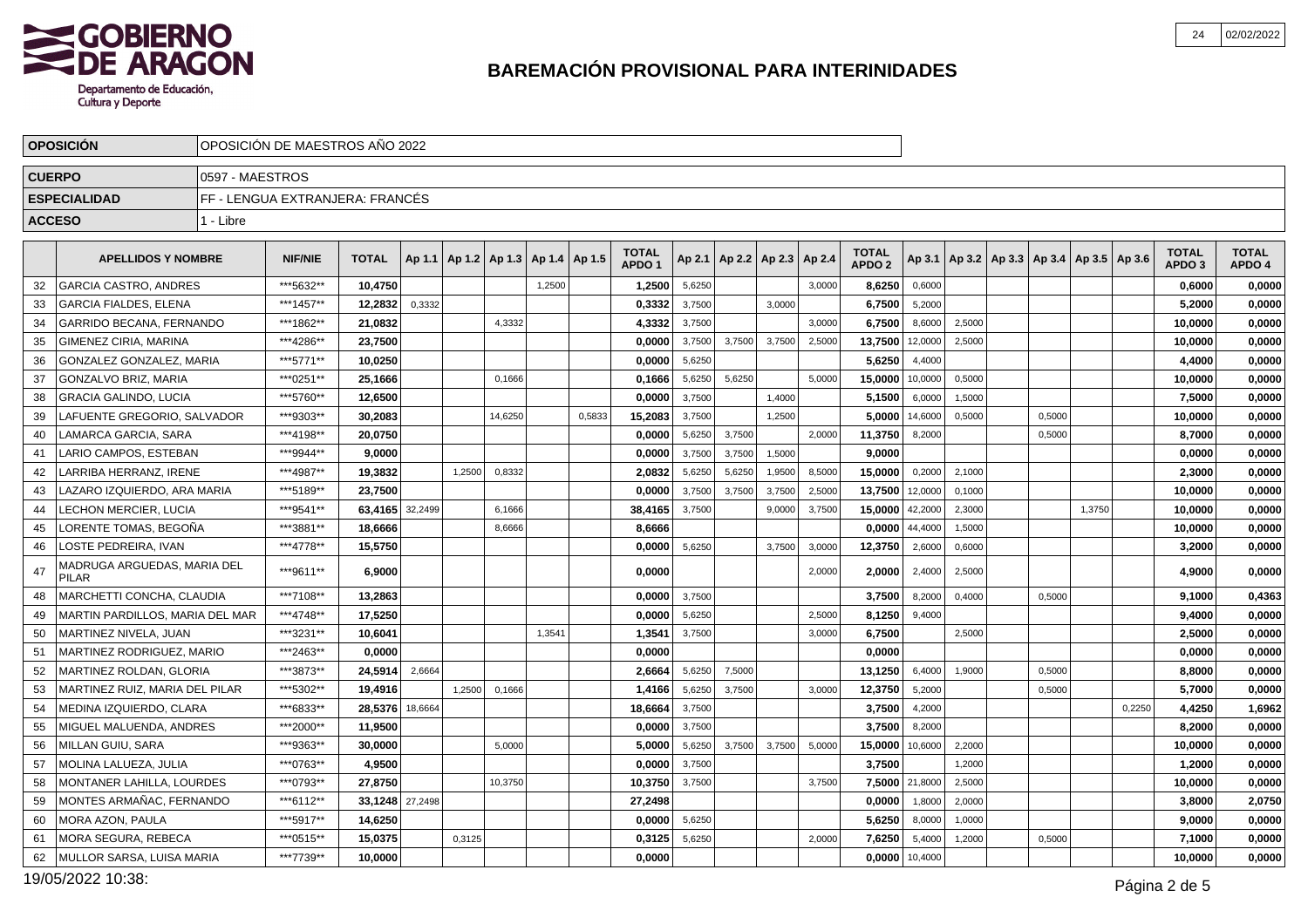

|               | <b>OPOSICION</b>                             |                 | OPOSICION DE MAESTROS ANO 2022  |              |         |        |         |                          |        |                                   |        |         |                          |        |                                   |         |        |        |                                            |        |                                   |                        |
|---------------|----------------------------------------------|-----------------|---------------------------------|--------------|---------|--------|---------|--------------------------|--------|-----------------------------------|--------|---------|--------------------------|--------|-----------------------------------|---------|--------|--------|--------------------------------------------|--------|-----------------------------------|------------------------|
| <b>CUERPO</b> |                                              | 0597 - MAESTROS |                                 |              |         |        |         |                          |        |                                   |        |         |                          |        |                                   |         |        |        |                                            |        |                                   |                        |
|               | <b>ESPECIALIDAD</b>                          |                 | FF - LENGUA EXTRANJERA: FRANCÉS |              |         |        |         |                          |        |                                   |        |         |                          |        |                                   |         |        |        |                                            |        |                                   |                        |
| <b>ACCESO</b> |                                              | 1 - Libre       |                                 |              |         |        |         |                          |        |                                   |        |         |                          |        |                                   |         |        |        |                                            |        |                                   |                        |
|               |                                              |                 |                                 |              |         |        |         |                          |        |                                   |        |         |                          |        |                                   |         |        |        |                                            |        |                                   |                        |
|               | <b>APELLIDOS Y NOMBRE</b>                    |                 | <b>NIF/NIE</b>                  | <b>TOTAL</b> | Ap 1.1  | Ap 1.2 |         | Ap 1.3   Ap 1.4   Ap 1.5 |        | <b>TOTAL</b><br>APDO <sub>1</sub> | Ap 2.1 |         | Ap 2.2   Ap 2.3   Ap 2.4 |        | <b>TOTAL</b><br>APDO <sub>2</sub> | Ap 3.1  |        |        | Ap 3.2   Ap 3.3   Ap 3.4   Ap 3.5   Ap 3.6 |        | <b>TOTAL</b><br>APDO <sub>3</sub> | <b>TOTAL</b><br>APDO 4 |
| 63            | NAJERA ARCHILLA, MARTA                       |                 | ***1829**                       | 29,5416      |         |        | 4,6666  |                          |        | 4,6666                            | 5,6250 | 3.7500  |                          | 5.5000 | 14,8750                           | 12.0000 | 1.5000 | 0.5000 |                                            | 0.2750 | 10,0000                           | 0,0000                 |
| 64            | NAVARRO JACAS, MARIA EUGENIA                 |                 | ***9273**                       | 31,5416      |         |        | 7,1666  |                          |        | 7,1666                            | 5,6250 |         | 3,7500                   | 5,0000 | 14,3750                           | 23,0000 | 2,5000 | 0,5000 |                                            |        | 10,0000                           | 0,0000                 |
| 65            | ORTEGA MORENO, ALICIA                        |                 | ***5211**                       | 8,2250       |         |        |         |                          |        | 0,0000                            | 5,6250 |         |                          |        | 5,6250                            | 2,6000  |        |        |                                            |        | 2,6000                            | 0,0000                 |
| 66            | PALAO PUCHE, ANTONIO                         |                 | ***3023**                       | 16,6250      |         |        |         |                          |        | 0,0000                            | 5,6250 |         |                          | 2,5000 | 8,1250                            | 6,0000  | 2,5000 |        |                                            |        | 8,5000                            | 0,0000                 |
| 67            | PAUL VIDALLER, CRISTINA                      |                 | ***1064**                       | 6,1000       |         |        |         |                          |        | 0,0000                            |        |         |                          | 3,0000 | 3,0000                            | 2,4000  | 0,7000 |        |                                            |        | 3,1000                            | 0,0000                 |
| 68            | PELLEJERO CAMARILLO, CRISTINA<br>TAMARA      |                 | ***5137**                       | 17,2250      |         |        |         |                          |        | 0,0000                            | 5,6250 |         |                          | 2,5000 | 8,1250                            | 7,8000  | 1,3000 |        |                                            |        | 9.1000                            | 0,0000                 |
| 69            | PEREZ BAILAC, OLGA                           |                 | ***5956**                       | 0,0000       |         |        |         |                          |        | 0,0000                            |        |         |                          |        | 0,0000                            |         |        |        |                                            |        | 0,0000                            | 0,0000                 |
| 70            | PEREZ FELIX, MARIA PILAR                     |                 | ***0918**                       | 29,4162      |         |        | 4,8332  | 5,8330                   |        | 10,6662                           | 3,7500 |         |                          | 5,0000 | 8,7500                            | 8,6000  | 2,5000 |        | 1,0833                                     |        | 10,0000                           | 0,0000                 |
| 71            | PUENTE CARRERO. CLARA                        |                 | ***1449**                       | 13,3250      |         |        |         |                          |        | 0.0000                            | 5,6250 |         |                          |        | 5,6250                            | 5,8000  | 1,9000 |        |                                            |        | 7,7000                            | 0,0000                 |
| 72            | PUENTES ALAMOS, ISABEL                       |                 | ***8186**                       | 26.9999      |         |        | 13,2499 |                          |        | 13,2499                           | 3,7500 |         |                          |        | 3,7500                            | 14,4000 | 2,5000 |        |                                            | 0,3000 | 10,0000                           | 0,0000                 |
| 73            | PUYO DIONIS. ELENA                           |                 | ***1409**                       | 16,1979      |         |        |         | 2.4479                   |        | 2,4479                            | 3,7500 |         |                          |        | 3,7500                            | 10,0000 | 2,5000 |        |                                            |        | 10.0000                           | 0,0000                 |
| 74            | PUYUELO PARDO, ALBERTO                       |                 | ***6937**                       | 33,7915      |         |        | 12.1249 |                          | 0.4166 | 12,5415                           | 3,7500 |         | 7.5000                   |        | 11,2500                           | 14,8000 | 2,5000 |        |                                            |        | 10.0000                           | 0,0000                 |
| 75            | <b>QUILEZ ROBRES, ALBERTO</b>                |                 | ***8451**                       | 27,3438      |         |        |         | 2,3438                   |        | 2,3438                            | 5,6250 | 11,2500 | 1,5000                   |        | 15,0000                           | 23,6000 | 2,5000 |        |                                            |        | 10,0000                           | 0,0000                 |
| 76            | QUINDOS COSTERO, MARIA ROSA                  |                 | ***2033**                       | 56,4279      | 23,4998 |        | 1,5000  |                          |        | 24,9998                           | 3,7500 |         | 3,7500                   |        | 7,5000                            | 6,4000  | 1,8000 |        |                                            | 0,3000 | 8,5000                            | 15,4281                |
| 77            | RANZ ALEGRE, LYDIA                           |                 | ***6131**                       | 25,2082      |         |        | 2,8332  |                          |        | 2,8332                            | 5,6250 | 3,7500  |                          | 3,0000 | 12,3750                           | 10,8000 | 1,0000 |        |                                            |        | 10,0000                           | 0,0000                 |
| 78            | RATON CABALLERO, MAITE                       |                 | ***6333**                       | 32,5000      |         |        | 7,5000  |                          |        | 7,5000                            | 3,7500 | 3,7500  | 1,8000                   | 8,0000 | 15,0000                           | 16,0000 |        |        |                                            |        | 10,0000                           | 0,0000                 |
| 79            | REILLO PAMPLONA, VICTOR                      |                 | ***7799**                       | 3,7500       |         |        |         |                          |        | 0,0000                            | 3,7500 |         |                          |        | 3,7500                            |         |        |        |                                            |        | 0,0000                            | 0,0000                 |
| 80            | RODRIGUEZ GOBIET, JESUS                      |                 | ***7093**                       | 13,5000      |         |        |         |                          |        | 0,0000                            | 5,6250 | 1,8750  | 6,0000                   |        | 13,5000                           |         |        |        |                                            |        | 0,0000                            | 0,0000                 |
| 81            | RODRIGUEZ HERNANDEZ, LAURA                   |                 | ***8862**                       | 9,2500       |         |        |         |                          |        | 0,0000                            |        | 3.7500  |                          | 2.5000 | 6,2500                            |         | 2.5000 | 0.5000 |                                            |        | 3,0000                            | 0,0000                 |
| 82            | RODRIGUEZ LOPEZ, BEATRIZ                     |                 | ***6386**                       | 9.7180       |         |        |         |                          |        | 0.0000                            | 3,7500 |         |                          | 2,5000 | 6.2500                            |         | 1,9000 |        |                                            |        | 1,9000                            | 1,5680                 |
| 83            | <b>RODRIGUEZ PRADOS, ISABEL</b>              |                 | ***1167**                       | 17,1832      |         |        | 0.3332  |                          |        | 0.3332                            | 3,7500 |         | 3,1000                   |        | 6.8500                            | 15,6000 | 2,5000 |        |                                            |        | 10,0000                           | 0,0000                 |
| 84            | <b>ROSA SANCHEZ, VICTOR</b>                  |                 | ***4198**                       | 18,8438      |         |        |         | 0.4688                   |        | 0,4688                            | 5,6250 | 3,7500  |                          | 3.0000 | 12,3750                           | 6,0000  |        |        |                                            |        | 6,0000                            | 0,0000                 |
| 85            | RUFETE NAVARRO, KATIA                        |                 | ***1746**                       | 0,0000       |         |        |         |                          |        | 0,0000                            |        |         |                          |        | 0,0000                            |         |        |        |                                            |        | 0,0000                            | 0,0000                 |
| 86            | <b>RUIZ CARABANTES, INES</b>                 |                 | ***4819**                       | 29,9127      | 9,0000  |        | 2,5000  |                          |        | 11,5000                           | 3,7500 |         |                          | 3,7500 | 7,5000                            | 8,8000  | 0,6000 |        |                                            |        | 9,4000                            | 1,5127                 |
| 87            | RUIZ, AUDE                                   |                 | *****8984*                      | 54,8750      | 35,5000 |        |         |                          |        | 35,5000                           | 5,6250 |         | 3,7500                   |        | 9,3750                            | 11,4000 |        | 0,5000 |                                            |        | 10,0000                           | 0,0000                 |
| 88            | <b>SAEZ PILLAS, ANAIS</b>                    |                 | ***4858**                       | 14,3582      |         |        | 1,8332  |                          |        | 1,8332                            | 5,6250 |         |                          |        | 5,6250                            | 4,4000  | 2,5000 |        |                                            |        | 6,9000                            | 0,0000                 |
| 89            | SANCHEZ QUESADA, ANGELA                      |                 | ***5782**                       | 23,9032      | 10,0000 |        |         |                          |        | 10,0000                           | 3,7500 |         |                          |        | 3,7500                            | 2,2000  |        |        |                                            |        | 2,2000                            | 7,9532                 |
| 90            | SANCHEZ RIVERA, ROSA ANA                     |                 | ***5985**                       | 30,2080      | 6,6664  |        | 0,6666  |                          |        | 7,3330                            | 5,6250 |         | 3,7500                   | 3,5000 | 12,8750                           | 10,4000 |        |        |                                            |        | 10.0000                           | 0,0000                 |
| 91            | SANCHEZ-CRUZAT ALBERTIN,<br><b>MARGARITA</b> |                 | ***7261**                       | 24,7000      |         |        | 4,5000  |                          |        | 4,5000                            | 5,6250 |         | 7,5000                   | 3,5000 | 15,0000                           | 5,2000  |        |        |                                            |        | 5,2000                            | 0,0000                 |
| 92            | SANTOLARIA OCHOA, ALBA                       |                 | ***9884**                       | 18,1250      |         |        |         |                          |        | 0.0000                            | 5,6250 |         |                          | 2,5000 | 8,1250                            | 10,8000 | 1,9000 |        |                                            |        | 10.0000                           | 0,0000                 |

19/05/2022 10:38: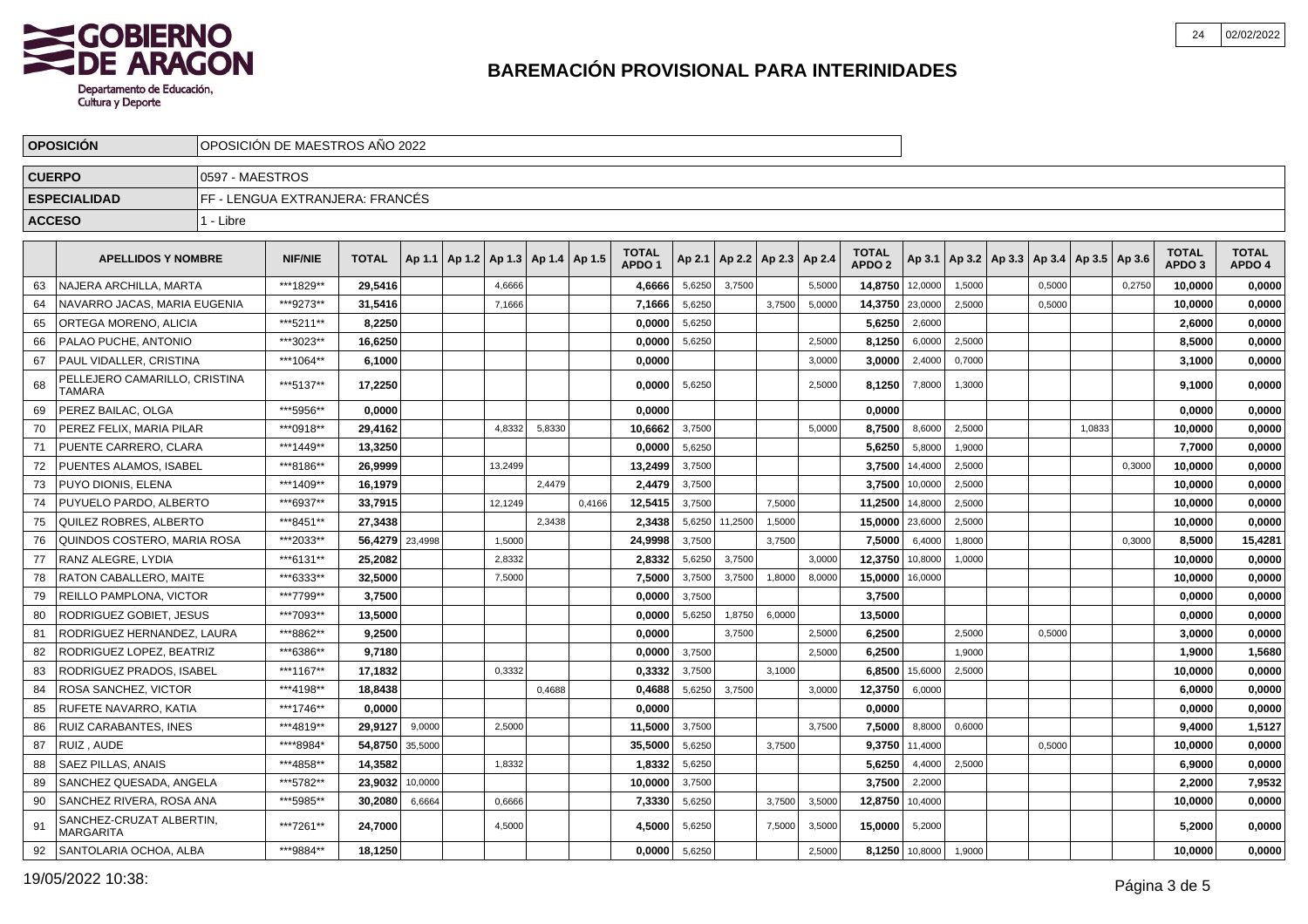

|               | <b>OPOSICIÓN</b>                      |                 | OPOSICIÓN DE MAESTROS AÑO 2022  |                 |         |                                            |         |        |                                   |        |        |                                   |         |                                   |                |                                                     |  |  |                                   |                        |
|---------------|---------------------------------------|-----------------|---------------------------------|-----------------|---------|--------------------------------------------|---------|--------|-----------------------------------|--------|--------|-----------------------------------|---------|-----------------------------------|----------------|-----------------------------------------------------|--|--|-----------------------------------|------------------------|
| <b>CUERPO</b> |                                       | 0597 - MAESTROS |                                 |                 |         |                                            |         |        |                                   |        |        |                                   |         |                                   |                |                                                     |  |  |                                   |                        |
|               | <b>ESPECIALIDAD</b>                   |                 | FF - LENGUA EXTRANJERA: FRANCÉS |                 |         |                                            |         |        |                                   |        |        |                                   |         |                                   |                |                                                     |  |  |                                   |                        |
| <b>ACCESO</b> |                                       | 1 - Libre       |                                 |                 |         |                                            |         |        |                                   |        |        |                                   |         |                                   |                |                                                     |  |  |                                   |                        |
|               | <b>APELLIDOS Y NOMBRE</b>             |                 | <b>NIF/NIE</b>                  | <b>TOTAL</b>    |         | Ap 1.1   Ap 1.2   Ap 1.3   Ap 1.4   Ap 1.5 |         |        | <b>TOTAL</b><br>APDO <sub>1</sub> |        |        | Ap 2.1   Ap 2.2   Ap 2.3   Ap 2.4 |         | <b>TOTAL</b><br>APDO <sub>2</sub> |                | Ap 3.1   Ap 3.2   Ap 3.3   Ap 3.4   Ap 3.5   Ap 3.6 |  |  | <b>TOTAL</b><br>APDO <sub>3</sub> | <b>TOTAL</b><br>APDO 4 |
|               | <b>SANTOS PEREZ. GUILLERMO</b>        |                 | ***2739**                       | 9,2500          |         |                                            |         |        | 0,0000                            | 3,7500 |        |                                   | 5,5000  | 9,2500                            |                |                                                     |  |  | 0,0000                            | 0,0000                 |
|               | lSANZ ESPALLARGAS. ANGEL              |                 | ***7176**                       | 16,7500         |         |                                            |         |        | 0,0000                            | 3,7500 |        |                                   | 3.0000  | 6,7500                            | 12,0000        | 1,0000                                              |  |  | 10.0000                           | 0,0000                 |
| 95            | <b>SARRATO SANCHO, MARIA</b>          |                 | ***5409**                       | 26,3646         |         |                                            | 1,0000  | 0,3646 | 1,3646                            | 5,6250 |        | 2,0500                            | 10,0000 | 15,0000                           | 9,4000         | 2,5000                                              |  |  | 10,0000                           | 0,0000                 |
|               | l SEGURA BELTRA. ESTEFANIA            |                 | ***3635**                       | 15,6250         |         |                                            |         |        | 0,0000                            | 5,6250 |        |                                   |         |                                   | 5,6250 12,0000 |                                                     |  |  | 10,0000                           | 0,0000                 |
| 97            | <b>SENANTE DOMENE. ANA M.</b>         |                 | ***5588**                       | 66.0831         | 21,2498 |                                            | 23,5833 |        | 44.8331                           | 3,7500 |        | 7,5000                            |         | 11.2500 25,0000                   |                | 2,5000                                              |  |  | 10.0000                           | 0,0000                 |
| 98            | SORIANO ANDRES, PALOMA PILAR          |                 | ***3250**                       | 3,7500          |         |                                            |         |        | 0,0000                            | 3,7500 |        |                                   |         | 3,7500                            |                |                                                     |  |  | 0,0000                            | 0,0000                 |
|               | <b>SUESCUN BLASCO, ALEJANDRO</b>      |                 | ***2420**                       | 9,8500          |         |                                            |         |        | 0,0000                            | 3,7500 |        | 1,0000                            |         | 4,7500                            | 2,6000         | 2,5000                                              |  |  | 5.1000                            | 0,0000                 |
| 100           | <b>TEJERO GIMENO, NURIA</b>           |                 | ***1882**                       | 8,6250          |         |                                            |         |        | 0,0000                            | 5,6250 |        |                                   | 3,0000  | 8,6250                            |                |                                                     |  |  | 0,0000                            | 0,0000                 |
| 101           | <b>TEODORO CIUDAD. ANDREA</b>         |                 | ***7564**                       | 24,3000         |         |                                            | 2,5000  |        | 2,5000                            | 3,7500 | 3,7500 | 2,3000                            | 2,0000  | 11,8000                           | 7,8000         | 2,5000                                              |  |  | 10.0000                           | 0,0000                 |
| 102           | <b>TOLOSANA MOROS, SERGIO</b>         |                 | ***3504**                       | 12,7164         | 1,6664  |                                            |         |        | 1.6664                            | 3,7500 |        |                                   | 4,5000  | 8,2500                            | 2,8000         |                                                     |  |  | 2.8000                            | 0,0000                 |
|               | <b>UBIETO GONZALEZ, CRISTINA</b>      |                 | ***7495**                       | 13,6250         |         |                                            |         |        | 0,0000                            | 5,6250 |        |                                   |         | 5,6250                            | 8,0000         |                                                     |  |  | 8,0000                            | 0,0000                 |
|               | VERDEGUER SANCHIS, PATRICIA           |                 | ***8676**                       | 41,4999 23,2499 |         |                                            |         |        | 23,2499                           | 3,7500 |        |                                   | 4,5000  | 8,2500                            | 10,4000        | 2,4000                                              |  |  | 10.0000                           | 0,0000                 |
| 105           | VERNAZOBRES FORCEN, SOFIA             |                 | ***2437**                       | 6,2166          |         |                                            | 0,1666  |        | 0,1666                            | 3,7500 |        |                                   |         | 3,7500                            |                | 2,3000                                              |  |  | 2,3000                            | 0,0000                 |
| 106           | VICED FERREIRO, ARANZAZU              |                 | ***8767**                       | 17,5000         |         |                                            |         |        | 0,0000                            | 3,7500 |        | 3,7500                            |         | 7,5000                            | 13,2000        | 2,5000                                              |  |  | 10,0000                           | 0,0000                 |
| 107           | VIRUETE LAPUERTA. LAURA PILAR         |                 | ***7135**                       | 18,8250         |         |                                            |         |        | 0,0000                            | 5,6250 |        |                                   | 5,0000  | 10.6250                           | 8,2000         |                                                     |  |  | 8.2000                            | 0,0000                 |
|               | 108 ZAMORA LASECA, SILVIA             |                 | ***7718**                       | 18,6250         |         |                                            |         |        | 0,0000                            | 5,6250 |        |                                   | 3,0000  | 8,6250                            | 11,0000        | 2,5000                                              |  |  | 10,0000                           | 0,0000                 |
| 109           | <b>ZAPATA HERNANDEZ, MARIA CARMEN</b> |                 | ***0811**                       | 41.8588 16,3332 |         |                                            | 0,6666  |        | 16,9998                           | 5,6250 |        |                                   | 3,0000  |                                   | 8,6250 10,8000 | 2,5000                                              |  |  | 10.0000                           | 6,2340                 |
|               | 110 ZORRILLA AREVALO, SOFIA           |                 | ***5573**                       | 16,2708         |         | 0,5208                                     |         |        | 0,5208                            |        | 3,7500 |                                   | 2,0000  | 5,7500                            | 9,2000         | 1,0000                                              |  |  | 10,0000                           | 0,0000                 |